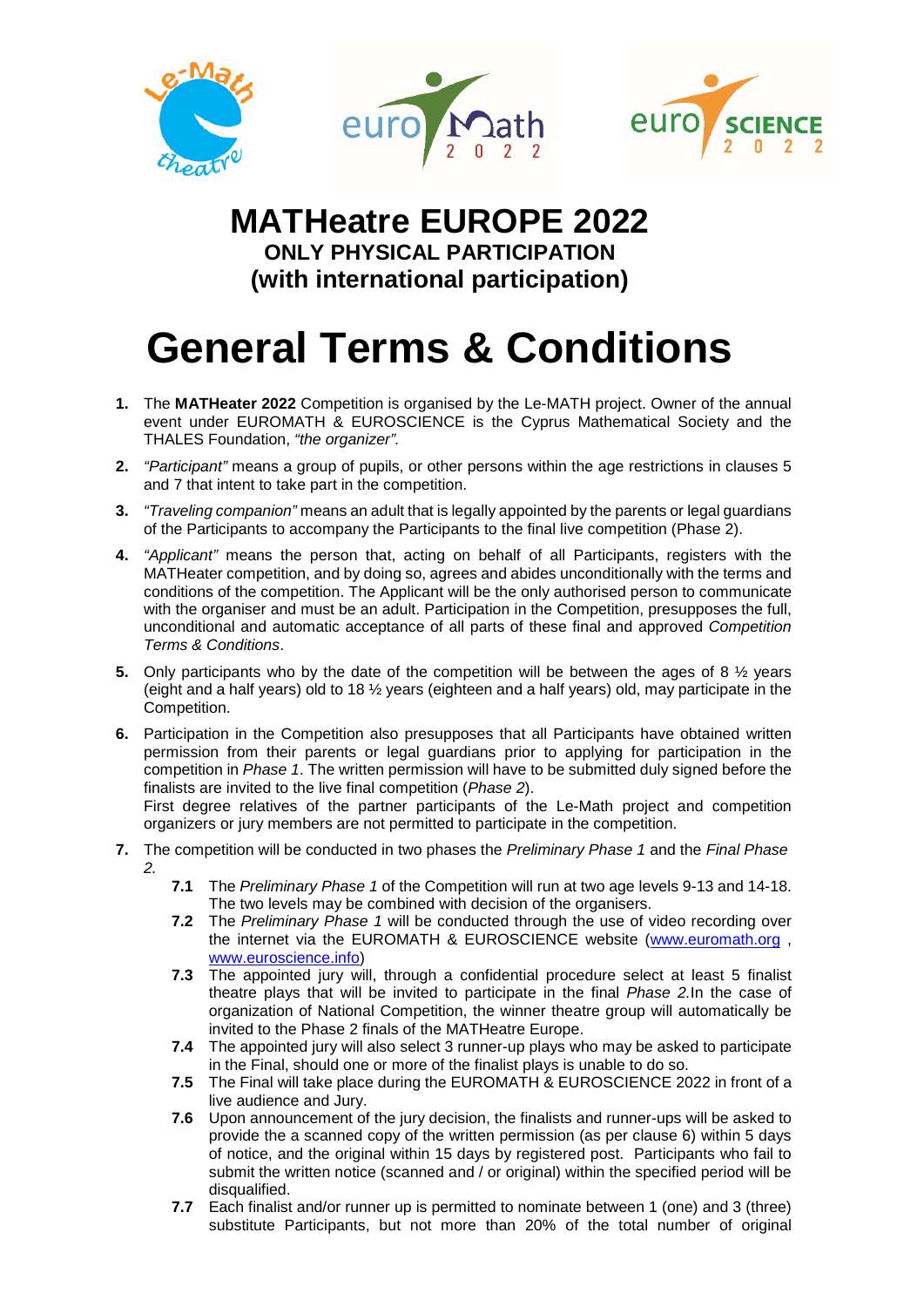Participants. The substitute participants will be subject to the same terms & conditions. Each finalist and / or runner up must notify the organiser of their intention to substitute one or more participants, in writing, prior to submitting the required scanned documents in clause 8.1.5.

- **7.8** The jury will announce the list of participants to the final within 25 days.
- **7.9** All finalists will have to undertake their own travel arrangements to the finals to attend the competition.
- **7.10** It is the sole responsibility of the finalists and traveling companion to obtain any travel documents, including but not limited to entry visa, if needed. The organiser will provide an invitation letter to the competition upon request.
- **7.11** TopKinisis travel (finalists sponsor) will offer 3 meals to each participant finalist of Phase 2 for at least two days, provided that the finalists will stay at the official hotel of the conference.
- **7.12** The finalists will repeat their theatre play in front of a live audience and jury.
- **7.13** The jury will at its discursion and based on a non-disclosed methodology evaluate all finalists and announce the winners.
- **7.14** Each MATHeatre play should have a **minimum of 2 and a maximum of 10 performers of the same age group**. There are two age groups, 9-13 and 14-18. The two age groups allow 8  $\frac{1}{2}$  -13  $\frac{1}{2}$  (eight and a half to thirteen and a half) and 13  $\frac{1}{2}$  -18 ½ (thirteen and a half to eighteen and a half) inclusive ages.
- **8.** Competition prizes:
	- The first prize will be 500 euro for each age group and individual certificates.
	- The second prize will be individual certificates and gifts to be determined.
	- The third prize will individual certificates and gifts to be determined.
- **9.** By accepting to receive any of the Competition prizes, and/or participation to the final, the finalists give full permission to the Organiser to publicize their names, age and town, Country of residence and video in promotional activity for the Competition on any media selected, either during the Competition or at any time in the future and on any media, for the purposes of promotion. This promotional activity is not limited the use of their name alone, but may include the use of their image, video by way of photography, film or digital media.
- **10.** The finalists and travel companion must have the capacity to travel, possess valid passports and all the necessary travel documents, as well as any necessary exit permits from their country of residence. The costs and time required to acquire said travel documents are not included in the prize and remain the exclusive responsibility of the finalists and their travel companion, as too the time required to organise them. The organiser will not bear any responsibility in case country exit or entry is forbidden, or flights missed due to delays caused by the above said documents. In such a case the participant and his/her companion may be disqualified from the Competition, their rights to the prize cancelled and replacements found.
- **11.** The finalists and their travelling companion will have to register at the EUROMATH & EUROSCIENCE Conference and pay the appropriate registration fees.
- **12.** The finalists and their companion must be ready to travel on the date & time specified by the organiser.
- **13.** The finalists and their traveling companion must behave appropriately throughout their stay for the finals and will be exclusively responsible for their attitude and conduct.
- **14.** The organiser will not bear any responsibility whatsoever for the causing of any malicious or other damage by the participant and their companion to either:
	- **14.1** the hotels;
	- **14.2** and/or for the commission of any damage otherwise inflicted upon the property of third parties, or generally against third parties during their participation in the competition.
	- **14.3** The participant and their traveling companion will remain exclusively responsible for such damage and agree that they will fully indemnify the organiser in case that the organiser is obliged to pay any damages, fines or otherwise to third parties as a result of the actions or non-actions of the participant and their companion.
- **15.** The organiser may provide a cameraman/photographer/journalist to make a recording on video and/or to photograph during the final of the competition. The organizer can use this material in any way the Organiser deems appropriate, without any consideration to the participants and their traveling companion and at any time now or in the future.
- **16.** Refusal of consent by either the participant and/or their Traveling Companion shall result in the immediate disqualification from the competition and forfeit of all and every prizes.
- **17.** The organiser has the right to extend, postpone or terminate the competition at its exclusive discursion. This decision will be considered final and undisputed. In the event of competition termination, all supplied videos and other materials will be purged. In the event of competition